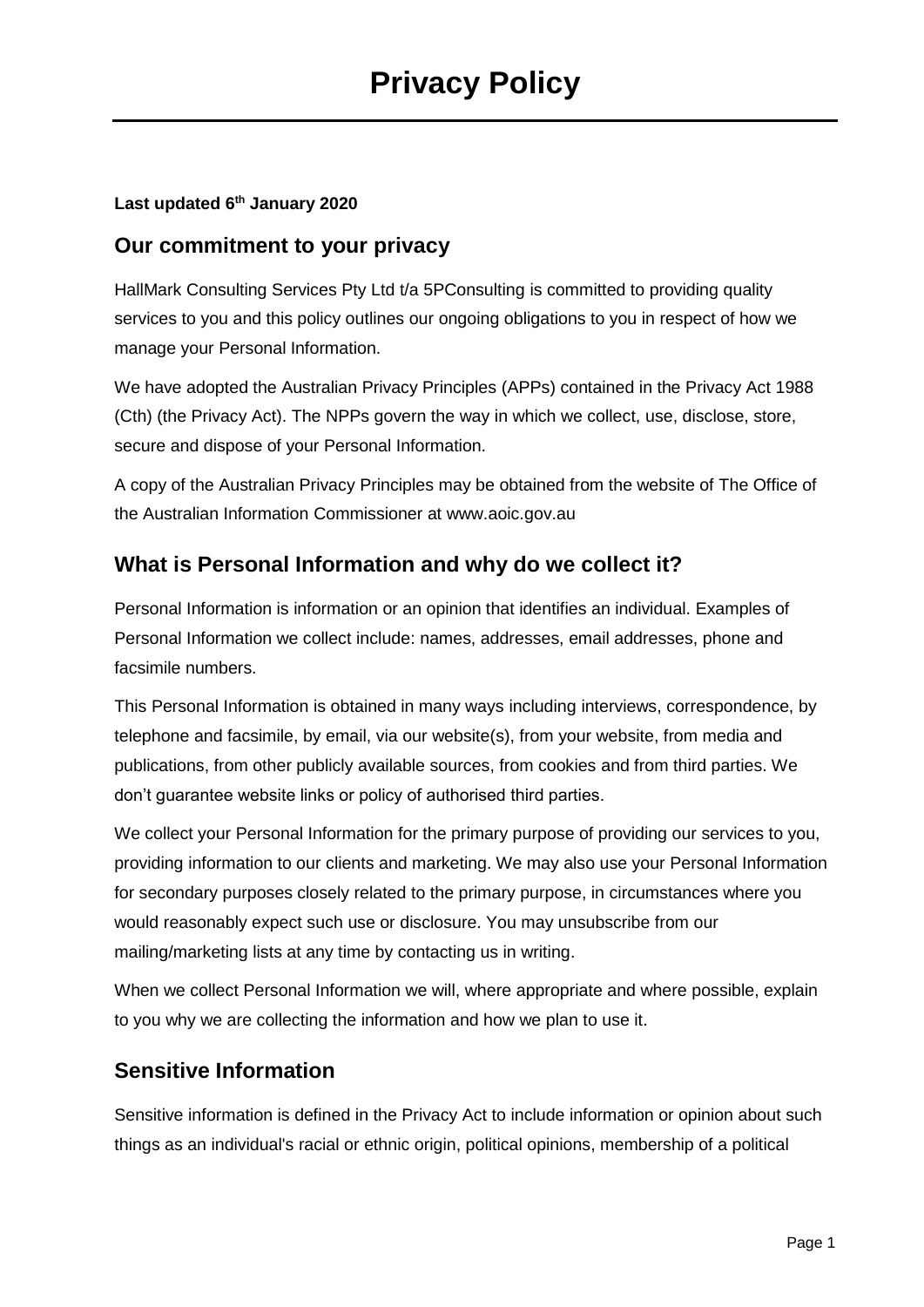association, religious or philosophical beliefs, membership of a trade union or other professional body, criminal record or health information.

Sensitive information will be used by us only:

- For the primary purpose for which it was obtained
- For a secondary purpose that is directly related to the primary purpose
- With your consent; or where required or authorised by law.

## **Third Parties**

Where reasonable and practicable to do so, we will collect your Personal Information only from you. However, in some circumstances we may be provided with information by third parties. In such a case we will take reasonable steps to ensure that you are made aware of the information provided to us by the third party.

## **Disclosure of Personal Information**

Your Personal Information may be disclosed in a number of circumstances including the following:

- Third parties where you consent to the use or disclosure; and
- Where required or authorised by law.

### **Security of Personal Information**

Your Personal Information is stored in a manner that reasonably protects it from misuse and loss and from unauthorized access, modification or disclosure.

When your Personal Information is no longer needed for the purpose for which it was obtained, we will take reasonable steps to destroy or permanently de-identify your Personal Information. However, most of the Personal Information is or will be stored in client files which will be kept by us for a minimum of 7 years.

### **Access to your Personal Information**

You may access the Personal Information we hold about you and to update and/or correct it, subject to certain exceptions. If you wish to access your Personal Information, please contact us in writing.